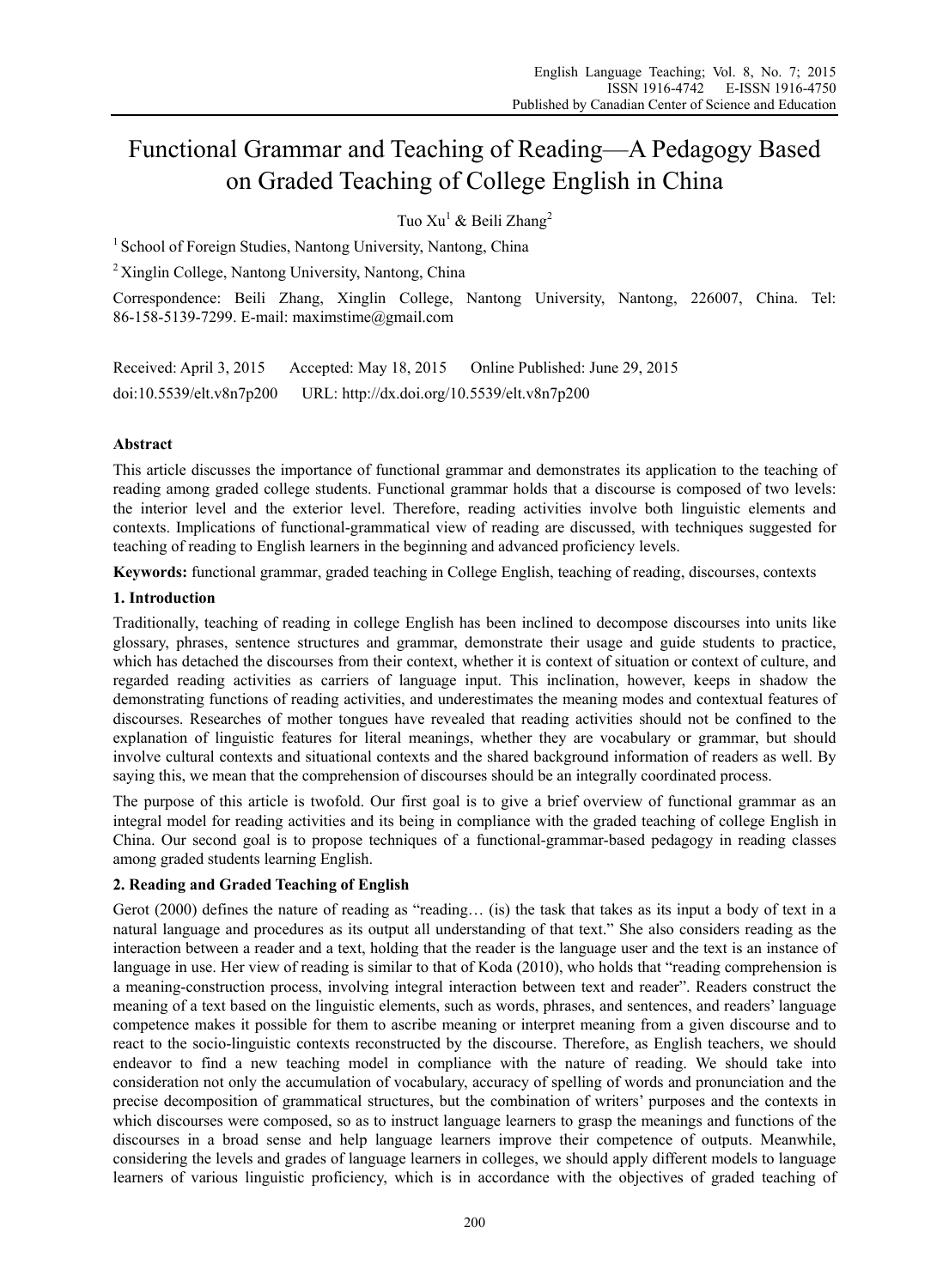college English in China.

Here in this article, a new teaching model of reading will be constructed according to the guidebook issued by Ministry of Education of China in 2003, namely, *College English Curriculum Requirements (For Trial Implementation*). This guidebook requires that "the teaching of College English should follow the principle of providing different guidance for different groups of students and instructing them in accordance with their aptitude so as to meet the specific needs of individualized teaching." The strategy employed in this reform is to divide language learners into graded groups and teach them respectively. The prevalent model in most Chinese colleges is to grade students into A, B, C and D levels according to their scores in college entrance examination or diagnostic tests at the beginning of their college life, while students majoring in fine arts, PE and independent colleges will be graded respectively in the same way. Tarone and Yule (1999) argue that "A learner-focused teaching should meet the different demands of individuals to the largest extent". Therefore, we can arrive a safe conclusion that the practice of graded teaching of college English can meet the specific needs of individuals, arouse the enthusiasm of language learners at all grades, and inspire their potentials.

## **3. Functional Grammar and Reading**

Functional grammar advocates to analyze discourses both at interior and exterior levels, which is of great significance and enlightenment to the teaching of reading. Interior analysis refers to the decomposition of linguistic devices employed by writers, and it involves the functions of basic linguistic units like clauses, theme-rheme structures, cohesive devices and coherence, and rhetoric devices and information structures, the objective of which is to cultivate language learners' capabilities of identifying and applying of grammatical units.

Exterior analysis involves the context or situation in which words are uttered and discourses are composed. Everything we say relates to a particular situation and words are not uttered independently of the context or situation. Therefore, in order to perceive a discourse thoroughly, we should analyze the field, tenor and mode of a particular discourse, all of which correspond to the metafunctions of all languages founded by Michael Halliday (1973), namely, ideational function, interpersonal function and textual function. From the perspective of functional grammar, discourse analysis should relate a given discourse to the systems of languages (Halliday, 2011). When it comes to the teaching of reading, we should consider a text as an integrity and probe into it from structural levels and its content, so as to facilitate language learners to grasp the main idea of the text efficiently and accurately.

Among above-stated two levels of discourses, the term of "theme-rheme structure" is much similar to the term of "subject-predicate" structure in traditional grammar, and thus possible confusion will be caused to language learners. However, the other terms and units of functional grammar are of many similarities to the grammatical categories and textual knowledge already perceived by college students. Therefore, it is practical and feasible to apply the two-leveled analyses in the teaching of reading, and hereinafter, based on the discourse theory in Functional Grammar, we will endeavor to design a much more desirable pedagogy for reading courses in graded teaching of college English.

## **4. Implication for Teaching of Reading**

Theoretical framework of functional grammar suggests that the following procedure can be adopted when we analyze a particular discourse (Huang, 2001).

Context of Culture (Genre: Schematic structure and realizational pattern)—Context of Situation (Register: field, tenor and mode)—Discourse and semantics (Metafunctions: experiential function, logical function, interpersonal function, textual function (theme-rheme structure and information structure) and cohesive devices)—Use of language (Lexico-grammar and phonology or graphology).

Based on this framework and the objectives of graded teaching of college English, we can decompose the above framework reversely into two phrases, namely, use of language, discourses and semantics for language learners at the intermediate proficiency level, and context of situation and context of culture for language learners at the advanced proficiency level. This decomposition is actually intimately related to different levels of discourse comprehension as shown in Table 1, and hereinafter in sections 4.1 and 4.2, we will suggest patterns for language learners according to their proficiency levels respectively.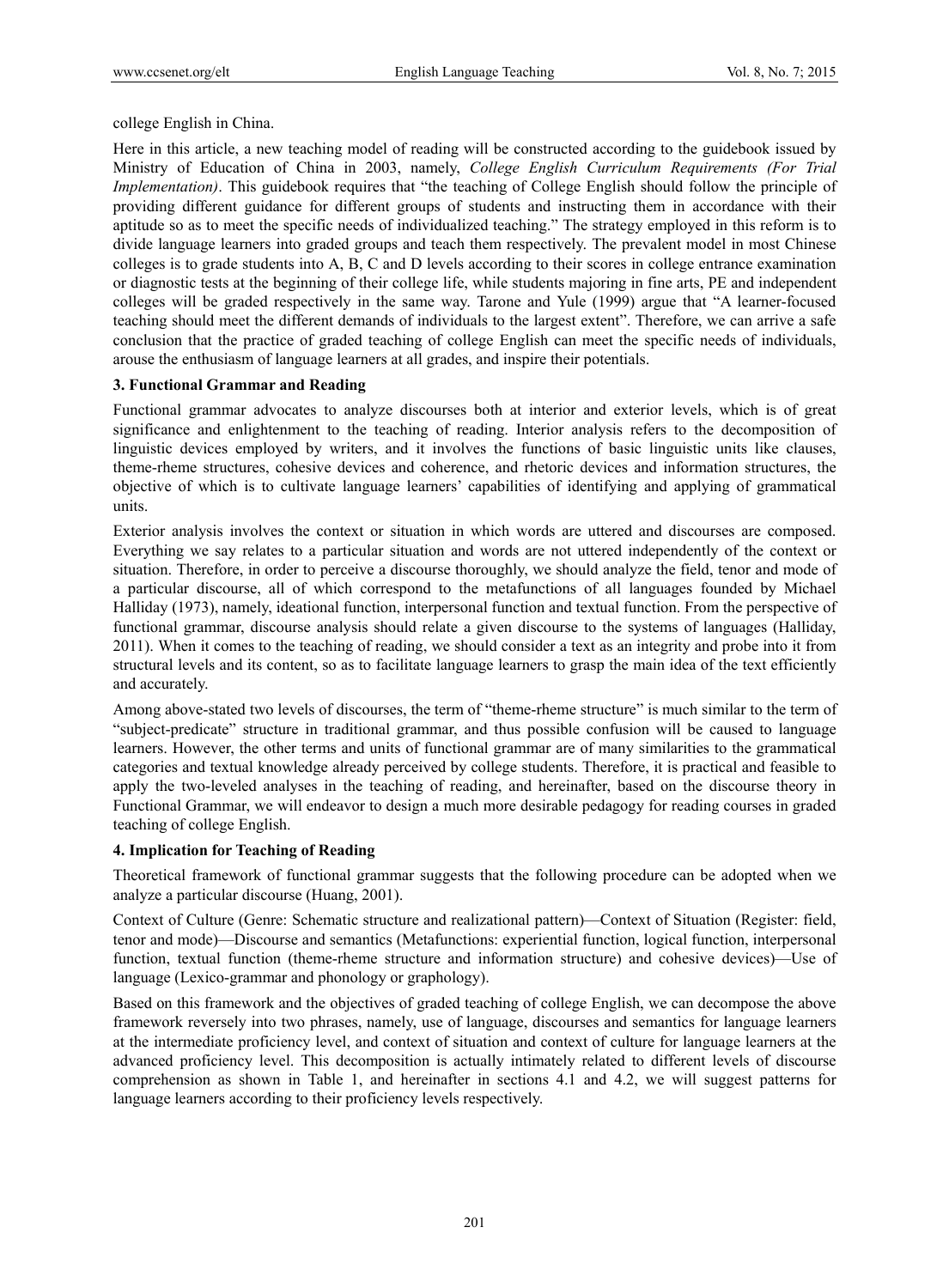|                       | Levels of Discourse Comprehension                                       | Category              |
|-----------------------|-------------------------------------------------------------------------|-----------------------|
| Intermediate<br>Level | Meaning of phrases and clauses                                          | Micro-level           |
|                       | Discourse meaning                                                       | Macro-level           |
|                       | Indicating functions of key phrases to the<br>implication of discourses | Partial implications  |
|                       | Implications of discourses                                              | Integral implications |
| Advanced<br>Level     | Context of Situation                                                    | <b>Situation</b>      |
|                       | Context of Culture                                                      | Culture               |

#### Table 1. Language learners' phrases and levels of discourse comprehension

*Note:* Table 1 has been adapted after the pattern suggested by Zhang Delu et al. (2005, p. 303).

#### *4.1 A Teaching Pattern for Language Learners at the Intermediate Proficiency Level*

Guidance for Academic Proficiency Test of Graded College English Teaching requires that students at the intermediate proficiency level should be able to read essays on general topics of intermediate difficulty, get an accurate comprehension of the main ideas, major facts and relevant details, and conduct analysis, inference and judgment on the content of the essays. In order to facilitate the practice in teaching, we can decompose the objectives of teaching into seven aspects as follows.

A: Identifying and understanding the main idea and important details

1) Understanding explicit concepts or details;

2) Understanding implicit concepts or details (e.g. conclusions, judgments and inferences);

3) Identifying the main idea of the passage (e.g. finding out the key phrases and clauses that can summarize the passage);

4) Understanding the points of view and attitudes of the author.

B: Understanding the passage with the help of relevant language skills

5) Inferring the meanings of phrases;

6) Understanding the elements of clauses, such as causes, results, purposes and comparisons;

7) Understanding the passage as a whole, such as lexical devices, and cohesive devices.

According to Adams (1990), accurate and fast identification of words is the most important predictor of reading capability, which is especially true for young readers. Therefore, teachers should lay emphasis on the analysis of language use in passages by making it more specific (namely, words, phrases and grammatical units) while probing into the semantic and cohesive devices as well, so as to help language learners perceive the functions of such devices for coherence of passages and get a panorama of the passages. Halliday (1994) holds that cohesion is realized by non-structural resources for the coherence of a given discourse and there are four ways by which cohesion is created, namely, reference, ellipsis, conjunction and lexical cohesion. These four ways contribute to the making of a coherent discourse through elements that are non-structurally related but semantically dependent. Therefore, language learners at the intermediate proficiency level should learn how to analyze these four ways of cohesion and perceive their functions for the integrity of passages.

In addition, the implied meanings in passages should be comprehended both at lexical level and discoursal level. To be exact, both the signifying functions of key words and the integrally implied meanings of passages should be approached to with the guidance of teachers.

#### *4.2 A Teaching Pattern for Language Learners at the Advanced Proficiency Level*

In *Cultural Anthropology and Linguistics*, H. Goodenough (1964) describes the relationship between language and culture as such: "the language of a society should be one aspect of the social culture, the relationship between language and culture is part and whole. As a specific aspect of culture, the unique point of language is that language is the main tool for human to learn culture. Human acquires the whole culture by studying and using language". A more recent definition between culture and language is made by Lubna Alsagoff (2010), who holds that "culture... can be identified based on race, religion, ritual practices... which is often associated with the use of the corresponding mother tongue of the ethnic groups". The relationship between language and culture is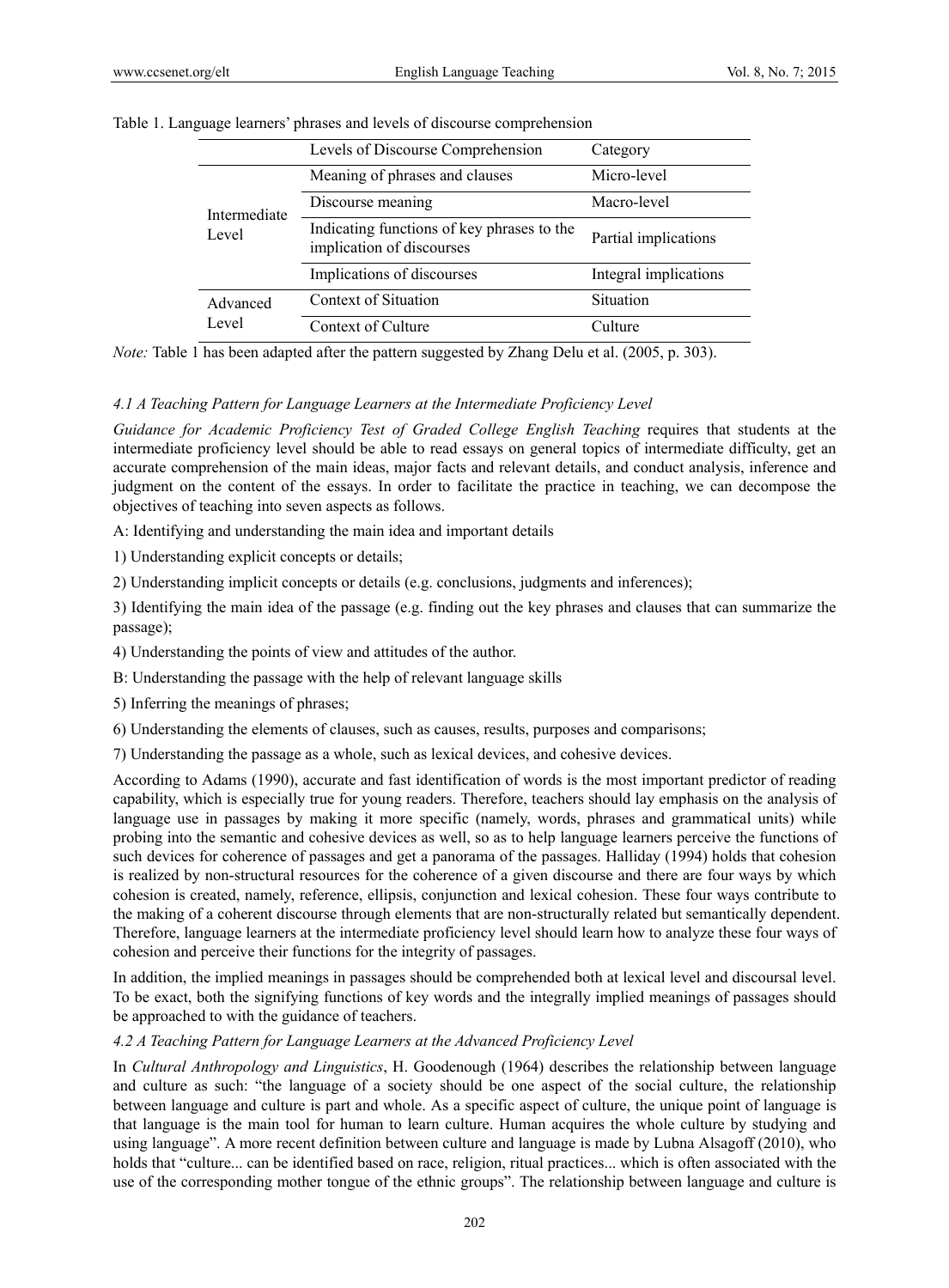so close that language learners can not truly understand or use appropriately the foreign language without understanding the culture of the target language. Meanwhile, for advanced students, they are "already familiar with much of the language grammar... it is a case of re-presentation, rather than initial introduction of grammatical structure" (Johnson & Morrow, 1982, p. 94). Therefore, teaching of reading to advanced learners should be beyond lexical and grammatical units, and should focus on the cultural background, social features, and the context of situation and context of culture represented by passages, with which advanced learners can understand and appreciate the passage as a whole.

Context of situation refers to the language environment in which the words, segments and sentences are formed, and contains three configurations mentioned in the beginning of this section, namely, field, tenor and mode. Field refers to the nature and topic between the interactants, tenor refers to the statuses and role relationships of the interactants, and mode refers to the media, rhetorical channels and linguistic styles involved in the interaction. In an English class, for example, field in this case is concerned with English learning; tenor is the teacher and students, and the teacher's status is higher than those of students; mode is two-sided dialogue in teaching and practicing, whether it is spoken English or written English. Context of culture as a concept was first brought up by the famous anthropologist Bronislaw Malinowski, and it refers to the total way of life of a people, including the patterns of customs, traditions, social habits, values, beliefs and languages of a society. Compared with context of situation, context of culture is of much broader sense, much more abstract and much more difficult to comprehend, and can be said to be composed of context of situation and language. In sections 4.2.1 and 4.2.2, we will illustrate how to help advanced students at advanced proficiency level understand passages better by decomposing context of situation and piloting context of culture of passages.

#### 4.2.1 Decomposing Context of Situation

When decomposing the context of situation of a particular passage, teachers should help students be acquainted with the field, tenor and mode of the passage in the following aspects:

Field: What is the main topic of the passage? What elements are the major verbs of sentences related to (that is, what are the major processes of the passage in terms of functional grammar)?

Tenor: Who are the interactants in the passage? What is the relationship between them? Is this relationship temporary or permanent?

Mode: Is the passage composed in spoken language or written language?

Based on the above decomposition, students will be able to appreciate the lexical choices and syntactical features of the passage, which will facilitate students to grasp the implied meanings of the passage. In this process, students should be guided to regard the passage as a whole and analyze the structure and content of the passage, so as to learn the major points of the passage and cultivate their communicative skills as well.

## 4.2.2 Piloting Context of Culture

Different from context of situation, context of culture cannot be measured and acquired by decomposition, and students can only by guided to comprehend the cultural background, history and customs of the community in the target language. It is generally believed that "background knowledge become an important variable when we notice, as many have, that students with a Western background of some kind learn English faster, on the average, than those without such a background" (Coady, 1979, p. 7). However, this process can never be said to be easy and be accomplished at one move, and it cannot be measures quantitatively or qualitatively. Therefore, teachers are suggested to arouse students' awareness of context of culture by following measures.

A) Guiding students to study the cultural background and social reality

Here we will take *Studying Abroad* (Unit 4, Section A in Book II compiled by Zheng Shu-tang et al., 2001) as an example. The author believes that it is no easy job to find a home-stay family in America, but Gloria managed to find two! When introducing her experience, Gloria says that "I even wrote about my four dogs and said I went to church every Sunday". Here, teachers are supposed to help students know the positive attitudes that Americans assume to pets, especially dogs. Meanwhile, about 82% of Americans believe in God, and religion prevails in every aspect of Americans' life from cradles, growing-up, marriages to graves. Therefore, Gloria's knowledge of Americans' affection to dogs and religion helps her to impress Americans deeply and positively. If students have no idea with Americans' affections towards dogs and religion, they will be unable to know the roles dogs and churches play in Gloria's success in finding two home-stay families.

"Comprehension is an interactive process between the reader's background knowledge and the text" (Carrel  $\&$ Eisterhold, 1983, p. 556). Readers have a strong tendency to relate new information to their prior experience or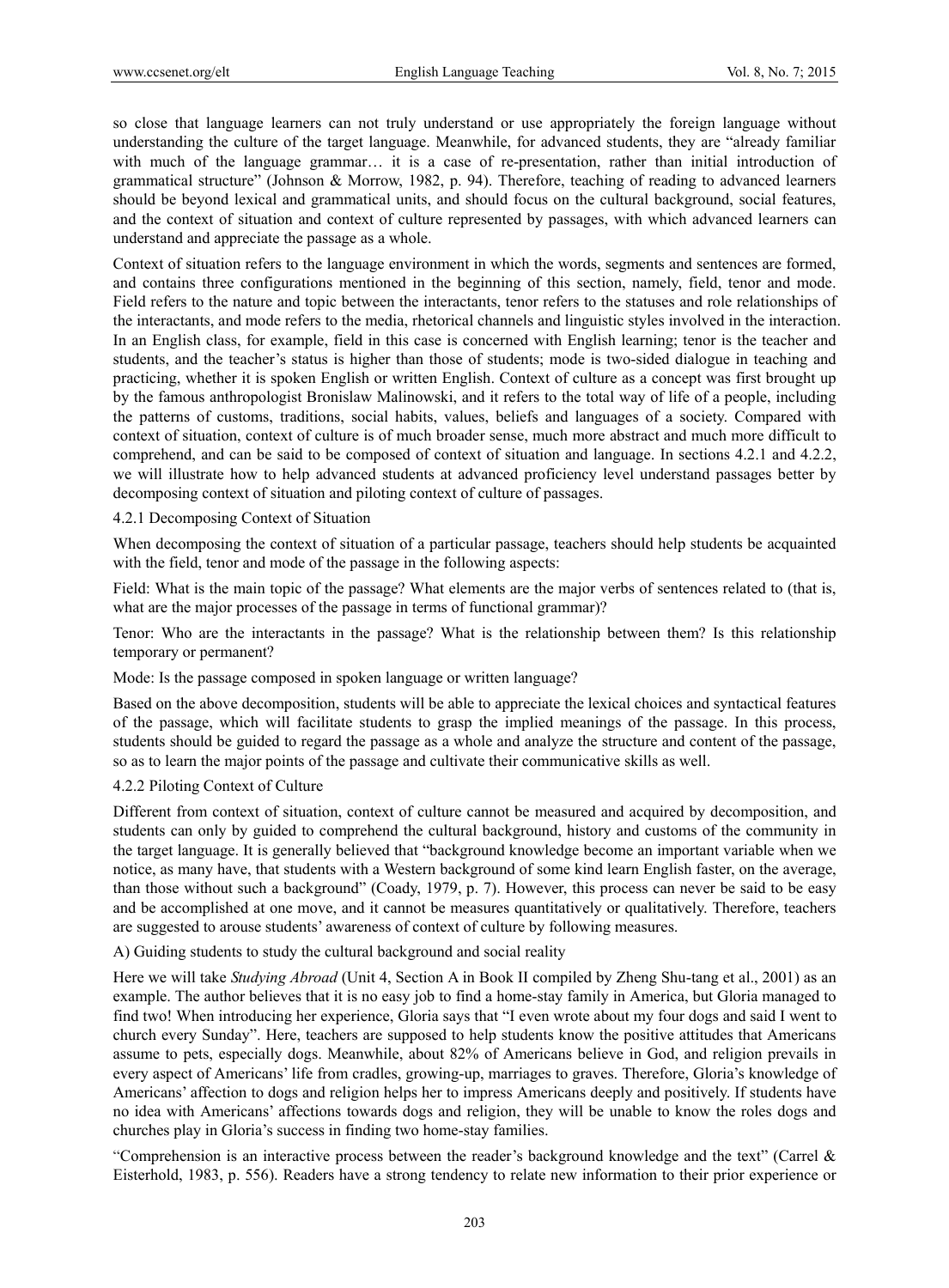what they have already known about a given topic. By bridging the gaps between their culture and the culture of a given target language, unfamiliarity is decreased, interest is aroused, and accurate prediction in reading is possible.

B) Comparing Western Culture with Chinese Culture

There are considerable differences between western culture and Chinese culture in which Chinese students have been fostered, and such differences represent themselves in forms of diverse patterns, grammatical systems and pragmatic principles between English and Chinese. Therefore, as teachers, we should instruct students to be acquainted with the differences between western and Chinese cultures, so as to eliminate the cultural barriers in their readings. Otherwise, students will focus on surface structures of the English language while ignoring the cultural factors behind them, which will cause misunderstandings and incompetence of acquiring the concrete situations of language application.

Here we will take words of colors for example. When dealing with such words, teachers can compare and contrast *red, black and white* with their equivalents in Chinese by identifying their natural similarities in reference to colors and their cultural disparities in their respective cultures. As to idioms like *as strong as a horse*, teachers should elaborate them together with explanations of the development of western productivity, so as to help students learn English under its cultural background and grasp the profound implications in its culture.

C) Cultivating Cross-cultural Awareness by Constructing Communicative and Interactive Language Lessons

Cultural awareness in language teaching is the ability to be aware of cultural relativity following reading, writing, listening and speaking. As Claire Kramsch points out:

If... language is seen as social practice, culture becomes the very core of language teaching, cultural awareness must then be viewed as enabling language proficiency... (Claire Kramsch, 1993, p. 23).

Therefore, there is a good reason to say that language itself has been defined by culture and language competence cannot be achieved without excellent knowledge of the culture that shapes it. The goals of foreign language education at college level are redefined by the AdHoc Committee on Foreign Languages of the American Modern Language Association in accordance with the increasingly interconnected world which we are preparing our students to operate in.

The goal … would not be simply to produce graduates better prepared to meet a range of identified national or societal needs, although this alone would be of significant value. Our goal is a higher education system that embraces the distinctive educational benefits of studying foreign languages and cultures in developing the powers of the intellect and the imagination, the ability to reflect on one's place in the world with depth and complexity, and understanding of the degree to which culture and society are created in language (MLA, 2008, p. 288).

However, the orientation of demonstrating the culture of the target language doesn't necessarily mean requiring language learners to identify such culture, but to help them acquire cross-cultural awareness as well as the initiatives to communicate. Therefore, teachers are not supposed to cram cultural knowledge into students. Instead, they should instruct students to accumulate such knowledge independently.

In English reading classes, teachers can guide students to surf the Internet for topics related to the title and topic sentences of a particular text, which will help students know more about the culture of English-speaking countries and cultivate their capabilities of evaluating, judging and perceiving the English language. Meanwhile, teachers are supposed to encourage students to recommend their favorite English books or articles to classmates and define their reasons. In this way, students can enhance their interests in reading, their horizons can be broadened due to their different preferences of reading subjects, and their access to the culture of the target language can be optimized.

## **5. Conclusion**

An excellent reading capability is one of the basic objectives of college English teaching, and reading has always been a significant input in college English teaching. Meanwhile, reading comprehension in English tests such as CET-4 and CET-6 accounts for much larger percentage than other sections, and has been an emphasis as well as difficulty in English learning. Considering the characteristics of graded college English teaching, the teaching of reading within the framework of functional grammar can not only enhance students' competence in tests, but improve their capabilities of application and communication. Meanwhile, such enhancement and improvement can help build students' perception of English and mastery of the details and the overall layout of a particular discourse.